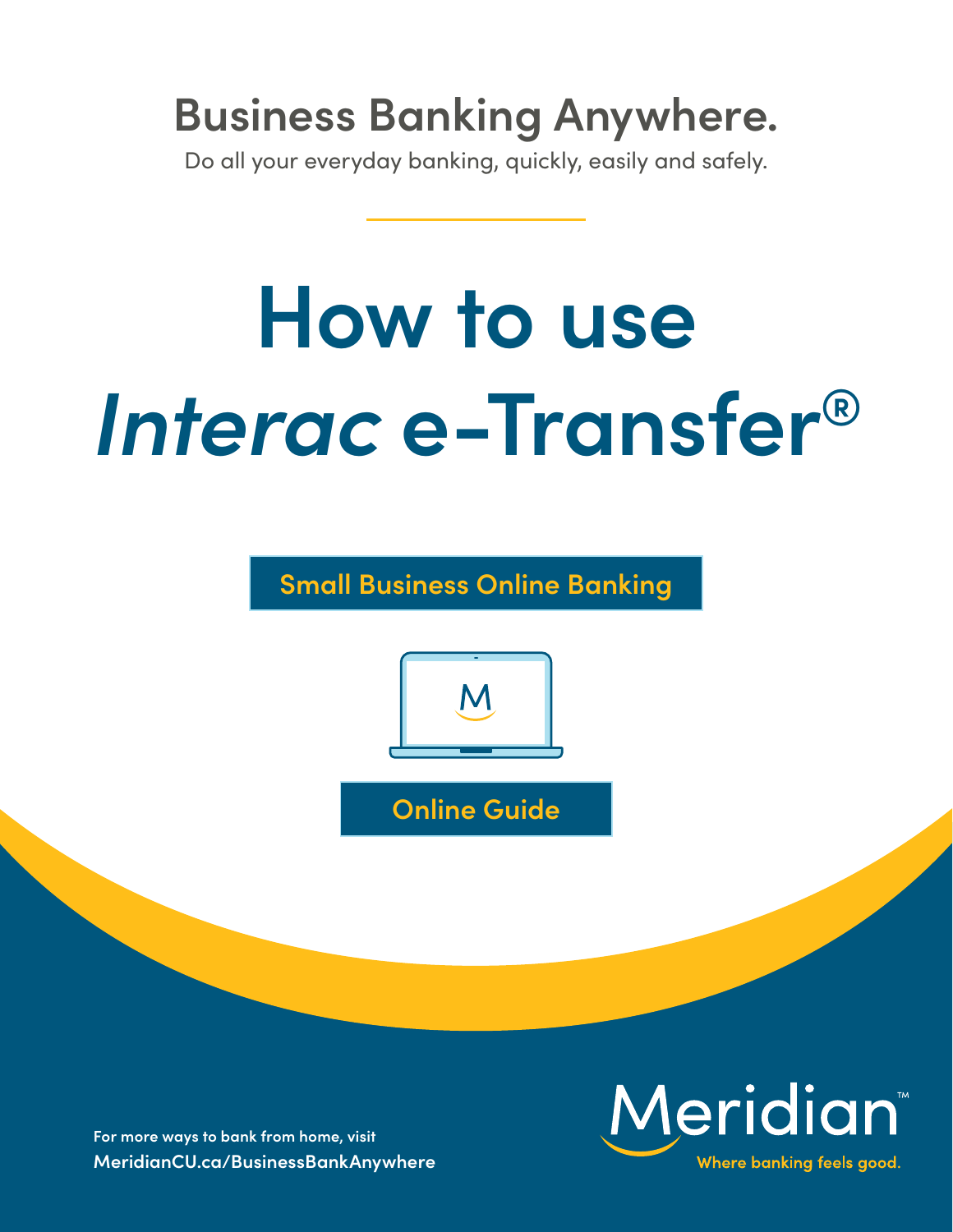#### **Step 1: Go to the** *Interac* **e-Transfer tab**

Once you have signed in to online banking, select the *Transfers* tab, then choose the *Interac e-Transfer tab*.

| <b>Accounts</b>           | <b>Bill Payments</b> | <b>Transfers</b><br><b>Alerts</b> |
|---------------------------|----------------------|-----------------------------------|
|                           |                      | <b>Manage Users</b>               |
|                           |                      |                                   |
|                           |                      |                                   |
| <b>INTERAC E-TRANSFER</b> | CAFT                 |                                   |
|                           |                      |                                   |

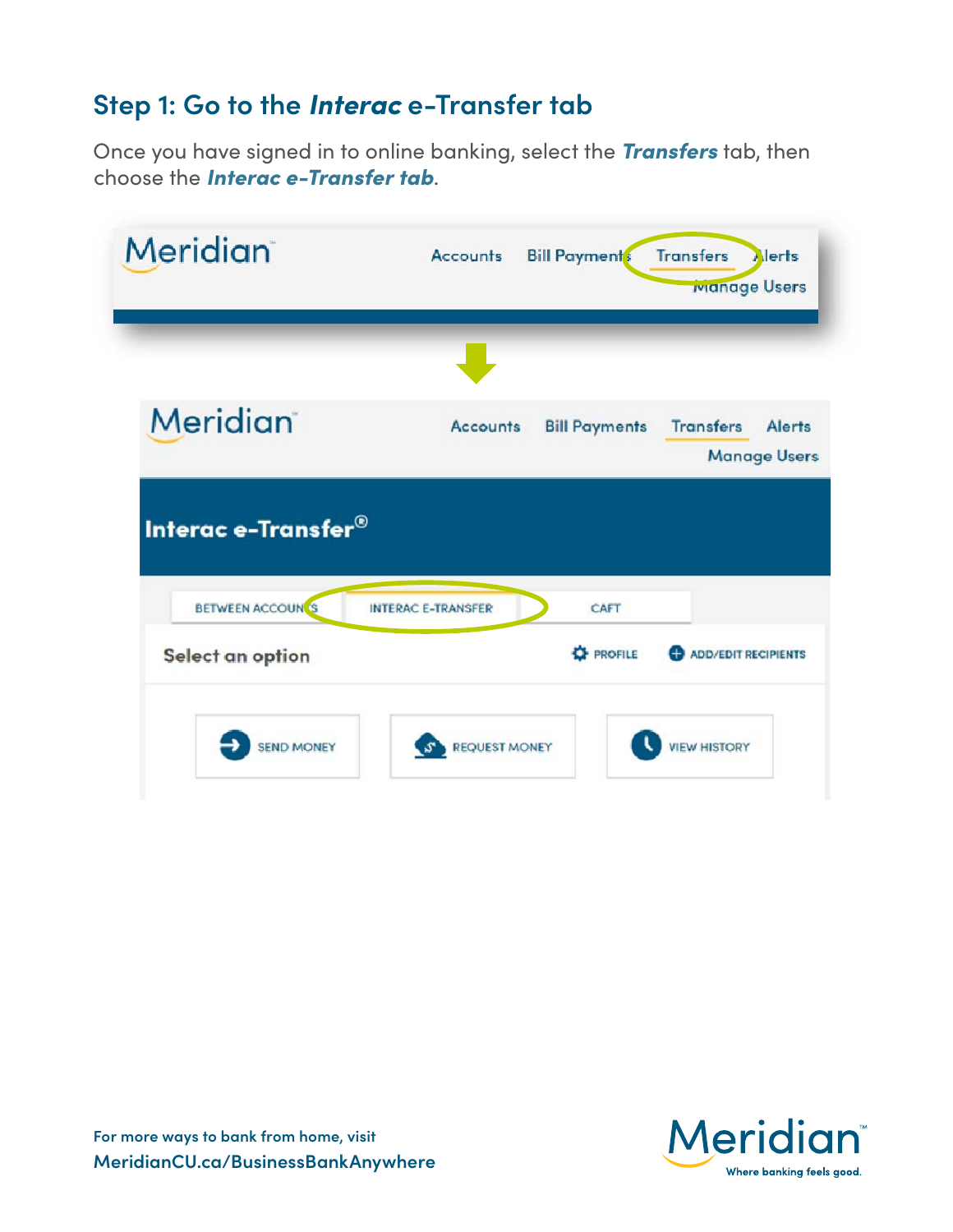### **Step 2: Add a recipient**

To send money to, or request money from, someone, you frst need to add them as a recipient. To do this, frst select *Add/Edit Recipients*.

|                  | <b>INTERAC E-TRANSFER</b> | CAFT             |                                 |
|------------------|---------------------------|------------------|---------------------------------|
| Select an option |                           | <b>D</b> PROFILE | <b>ADD/EDIT RECIPIENTS</b><br>Ð |

If you don't have any recipients set up, your list of recipients will be blank. Select *Add Recipients* to continue.

| <b>Your Recipients</b>                    | SEND MONEY <b>O</b> ADD RECIPIENTS |
|-------------------------------------------|------------------------------------|
| You currently do not have any recipients. |                                    |
|                                           |                                    |

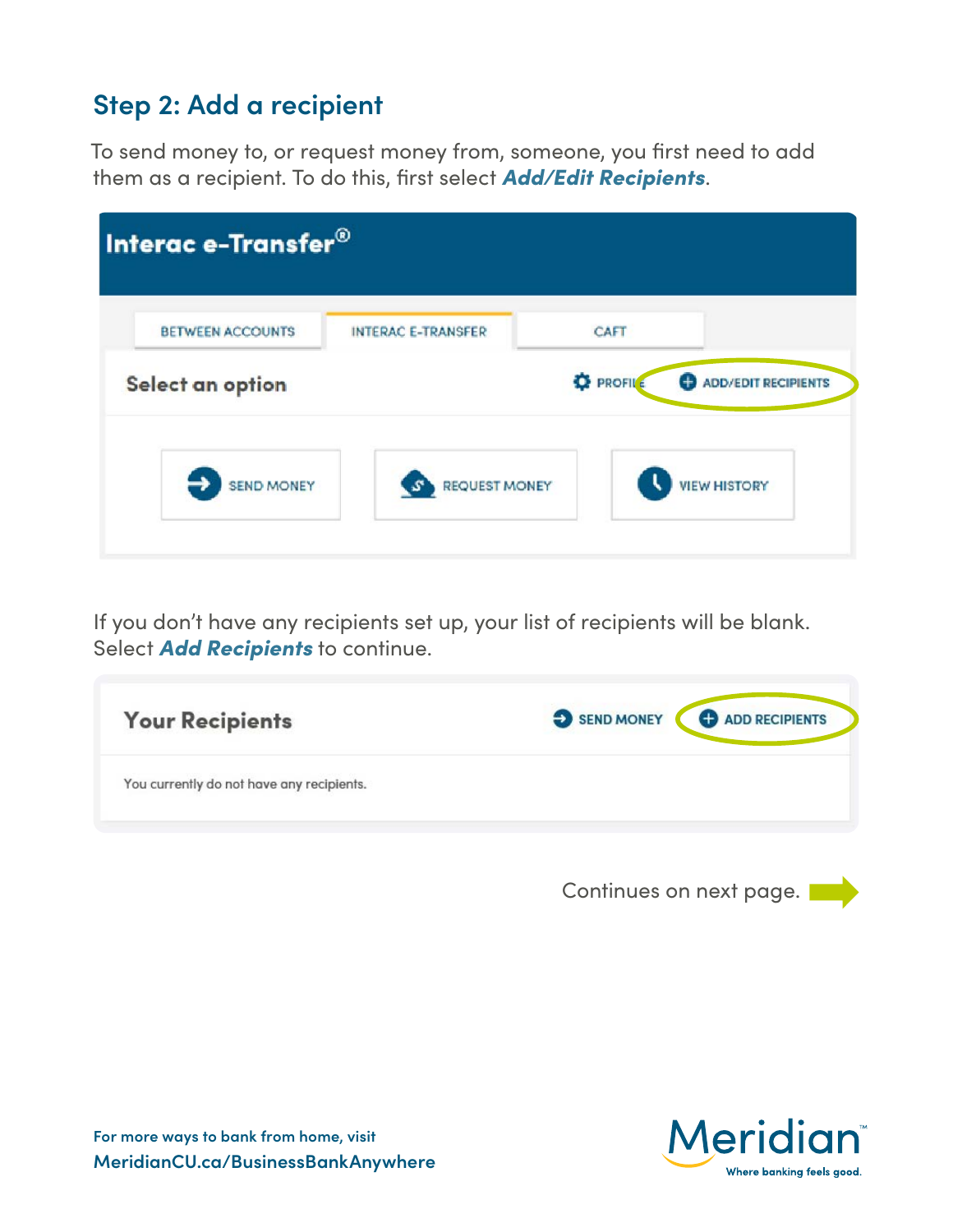## **Step 2: Add a recipient (cont.)**

E)

 $\Rightarrow$ 

 $\Rightarrow$ 

 $\Rightarrow$ 

 $\Rightarrow$ 

Fill in the recipient's name. Then, add their email address and/or their phone number – you only need to provide one.

|                                   | Your recipient must be able to answer the Security Question in order to complete the Interace-Transfer. The Security Question should<br>be something only the intended recipient can answer. You only need to provide their email address OR their phone number. |  |
|-----------------------------------|------------------------------------------------------------------------------------------------------------------------------------------------------------------------------------------------------------------------------------------------------------------|--|
| Name                              | John Smith                                                                                                                                                                                                                                                       |  |
| Email                             | John.Smith@email.com                                                                                                                                                                                                                                             |  |
| Mobile Telephone                  | 226 929 1234                                                                                                                                                                                                                                                     |  |
| <b>Send Notices By</b>            | <b>Email and Mobile Phone</b>                                                                                                                                                                                                                                    |  |
| <b>Security Question</b>          | What year did we meet?                                                                                                                                                                                                                                           |  |
| <b>Security Answer</b>            | 1989                                                                                                                                                                                                                                                             |  |
| <b>Confirm Security</b><br>Answer | 1989                                                                                                                                                                                                                                                             |  |

Next, select how your contact will be notifed of the e-Transfers you send them – either by email, mobile phone, or both – using the drop down menu under *Send Notices By*.

Now you have the option to set a Security Question and Answer that will be used when sending e-Transfers to this specifc person. Create a question and answer that isn't easy to guess. It's a good idea to agree on a question and answer with your recipient before you send the e-Transfer. Add your question to the *Security Question* feld , then enter the answer in the *Security Answer*  feld and again in the *Confrm Security Answer* feld.

When you're done, select *Review* to continue.

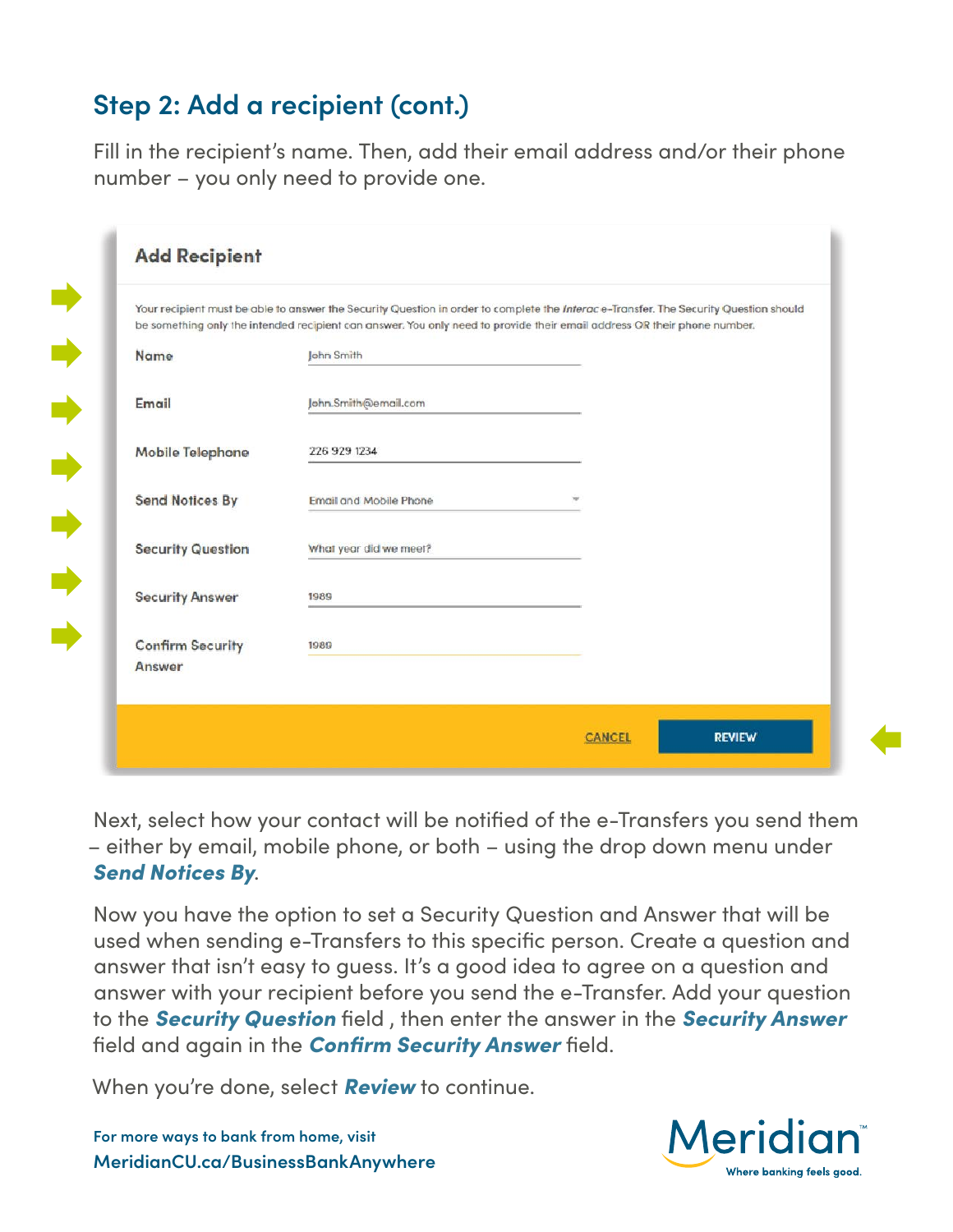#### **Step 3: Review and save recipient**

Review the information you've added for this recipient. You can edit this information by selecting *Edit*.

| <b>Review Recipient Profile</b> |                               |               | $\mathbb{Z}$ EDIT |
|---------------------------------|-------------------------------|---------------|-------------------|
| <b>Name</b>                     | John Smith                    |               |                   |
| Email                           | John.Smith@email.com          |               |                   |
| <b>Mobile Telephone</b>         | 226 929 1234                  |               |                   |
| <b>Send Notices By</b>          | <b>Email and Mobile Phone</b> |               |                   |
| <b>Security Question</b>        | What year did we meet?        |               |                   |
| <b>Security Answer</b>          | **********                    |               |                   |
|                                 |                               |               |                   |
|                                 |                               | <b>CANCEL</b> | <b>SAVE</b>       |
|                                 |                               |               |                   |

If all the information appears correct, select *Save*.

| <b>Your Recipients</b> |                      | SEND MONEY                 |             | <b>O</b> ADD RECIPIENTS |
|------------------------|----------------------|----------------------------|-------------|-------------------------|
| <b>NAME</b>            | <b>EMAIL ADDRESS</b> | <b>MOBILE PHONE NUMBER</b> | <b>EDIT</b> | <b>DELETE</b>           |
| John Smith             | john.smith@email.com | 226 929 1234               | Ø           | $(\mathbf{x})$          |

Your recipient has now been added and will appear in your list on the *Your Recipients* page. You can edit a recipient's information or security question any time by selecting the *edit icon*, or remove them from your e-Transfer recipients list by selecting the *delete icon*.

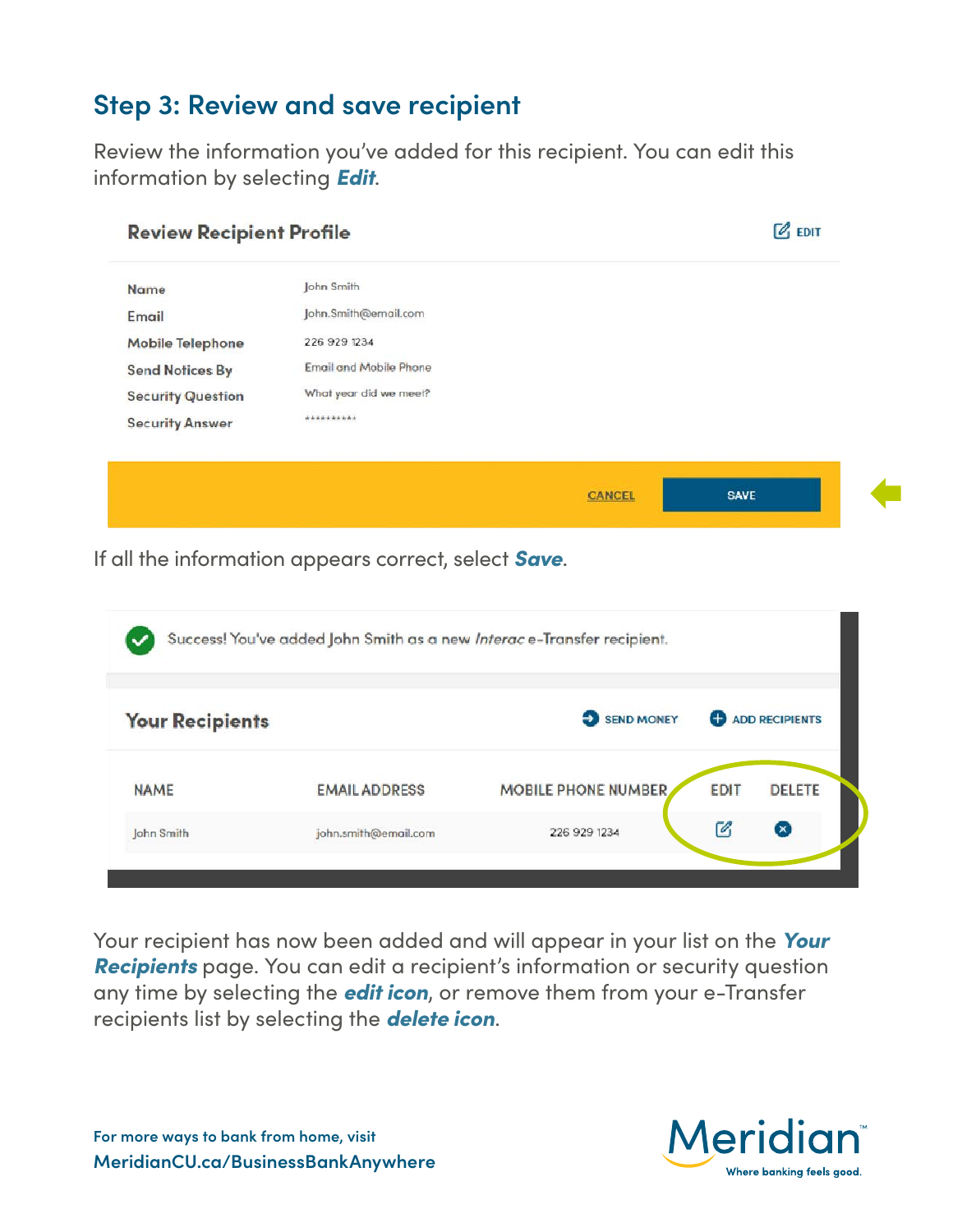#### **Step 4: Send an e-Transfer**

Navigate back to the *Interac* e-Transfer page by selecting the *Transfers* tab at the top and choosing the *Interac e-Transfer* tab.

|  |  |  |  |  |  | Under Select an option, choose Send Money. |
|--|--|--|--|--|--|--------------------------------------------|
|--|--|--|--|--|--|--------------------------------------------|

| <b>Meridian</b>         | <b>Accounts</b>           | <b>Bill Payments</b> | <b>Transfers</b><br><b>Alerts</b><br><b>Munage Users</b> |
|-------------------------|---------------------------|----------------------|----------------------------------------------------------|
| Interac e-Transfer®     |                           |                      |                                                          |
| <b>BETWEEN ACCOUNTS</b> | <b>INTERAC E-TRANSFER</b> | CAFT                 |                                                          |
| Select an option        |                           | <b>C</b> PROFILE     | <b>ADD/EDIT RECIPIENTS</b><br>Ð                          |
| <b>SEND MONEY</b>       | <b>REQUEST MONEY</b>      |                      | <b>VIEW HISTORY</b>                                      |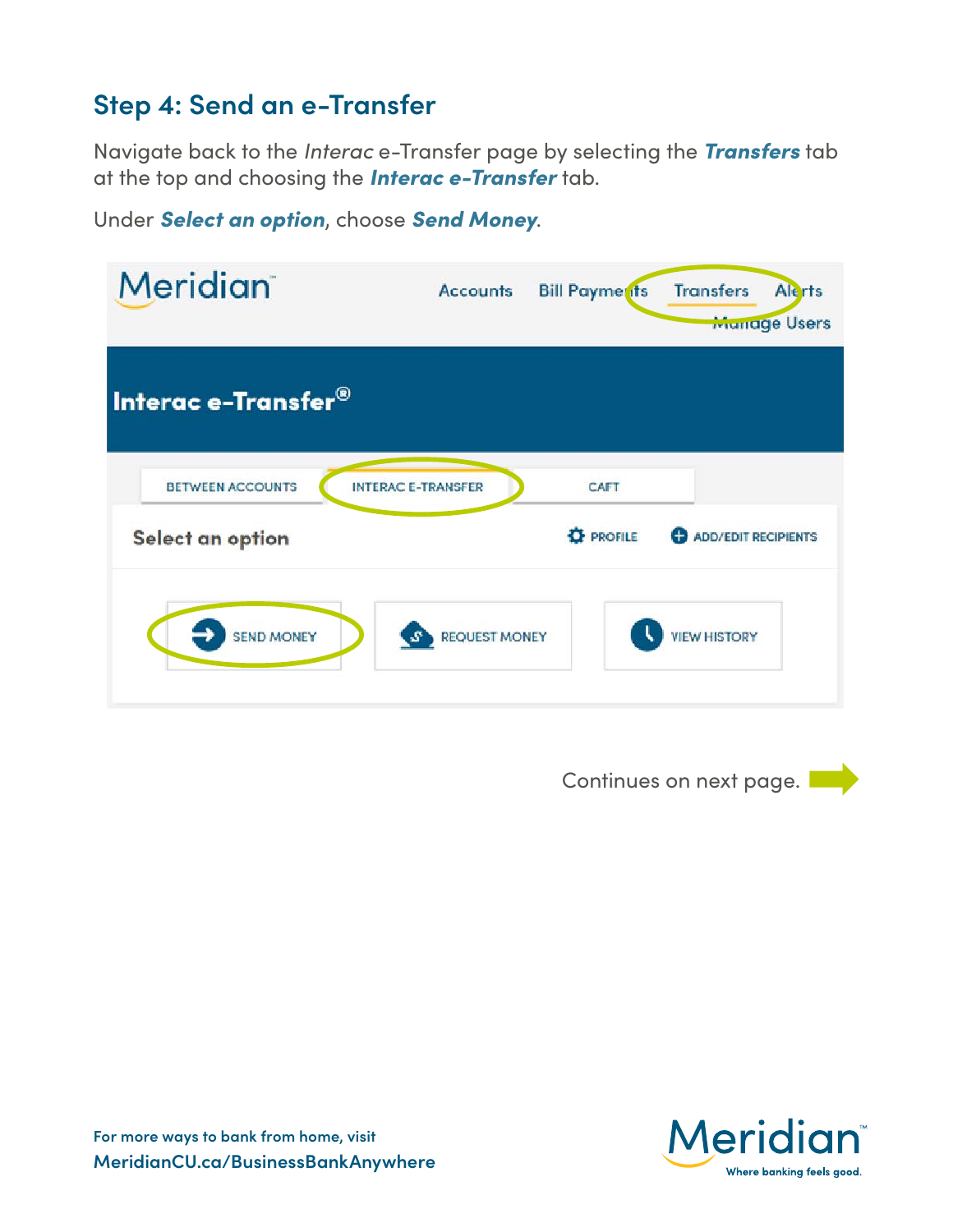### **Step 4: Send an e-transfer (cont.)**

In the *Recipient* feld, use the drop down list to choose the person that you want to send money to.

In the **From Account** field, use the drop down list to select which Meridian account the funds will come out of.

In the **Amount** field, enter the amount of money you want to send.

If you entered a security question and answer when you originally added this contact, the *Security Question* feld will auto-populate. If you haven't set up a security question and answer for this contact, you can add one here for this e-Transfer only.

Finally, you have the option to attach a message – for example, a description of what the e-Transfer payment is for – to this e-Transfer. Enter your message in the **Message** field.

Select *Next* to continue.



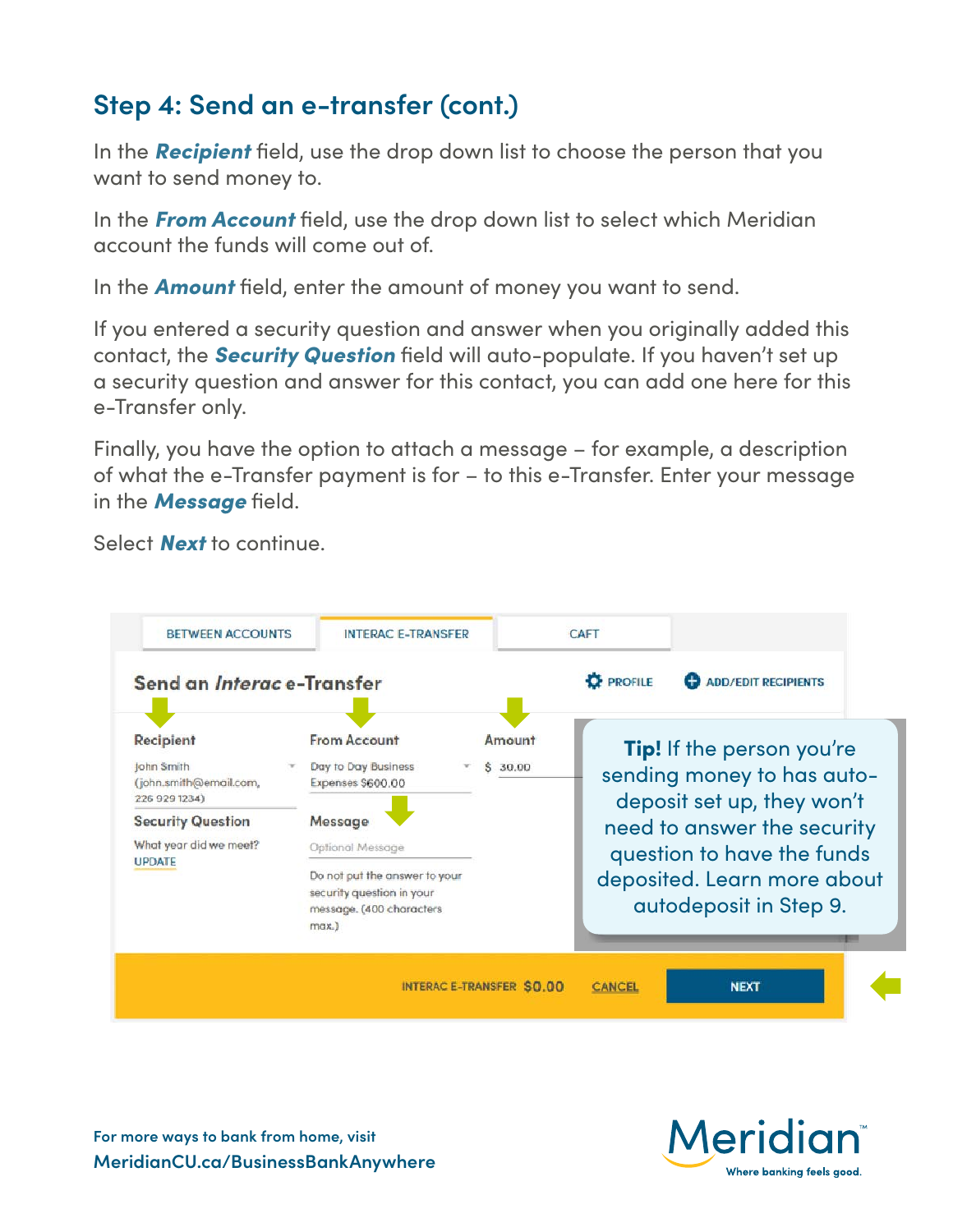### **Step 5: Review and confrm e-Transfer**

Review the e-Transfer information before confrming and sending.

You can edit any of the details of the e-Transfer by selecting *Edit*, or you can cancel the e-Transfer by selecting *Delete* or *Cancel*.

| <b>Recipient</b>         | <b>From Account</b> | Amount                  | $\mathbb{Z}$ EDIT |  |
|--------------------------|---------------------|-------------------------|-------------------|--|
| John Smith               | Day to Day Business | \$30.00                 | <b>8</b> DELETE   |  |
| john.smith@email.com     | <b>Expenses</b>     |                         |                   |  |
| 226 929 1234             |                     |                         |                   |  |
| <b>Security Question</b> | Message             | <b>Total Amount</b>     |                   |  |
| What year did we meet?   |                     | \$31.50 (includes fees) |                   |  |

If all the information appears correct, select *Submit* to send this e-Transfer.

Your e-Transfer has been sent.



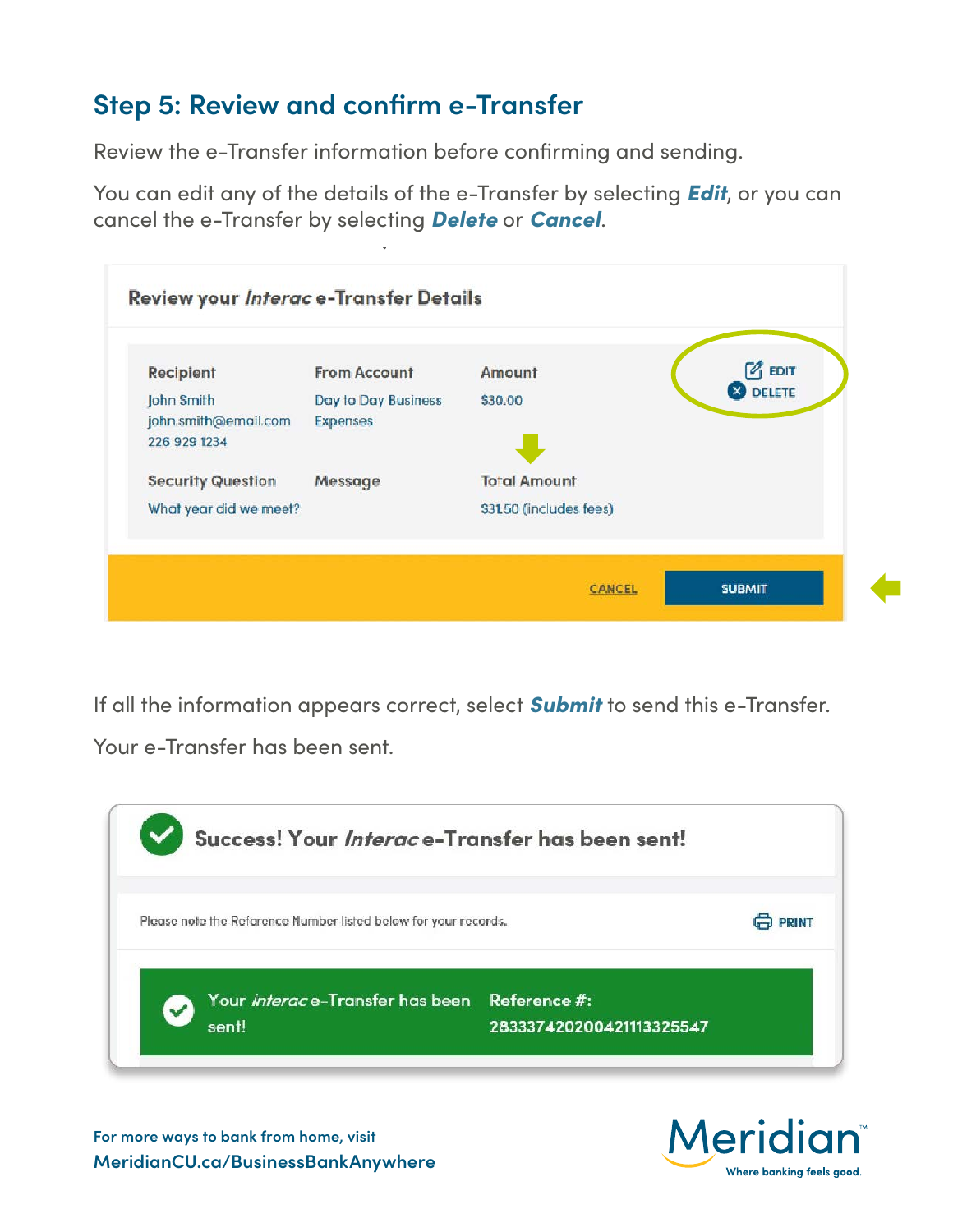#### **Step 6: Request an e-Transfer**

In addition to sending money, you can also request money from one of your contacts. To start, navigate back to the Interac e-Transfer page by selecting the *Transfers* tab and choosing the *Interac e-Transfer* tab.

Under *Select an option*, choose *Request Money*.

| <b>Meridian</b>                             | <b>Accounts</b>                       | <b>Bill Payme its</b>    | <b>Transfers</b><br><b>Anrts</b><br><b>Manage Users</b> |
|---------------------------------------------|---------------------------------------|--------------------------|---------------------------------------------------------|
| Interac e-Transfer®                         |                                       |                          |                                                         |
| <b>BETWEEN ACCOUNTS</b><br>Select an option | <b>INTERAC E-TRANSFER</b>             | CAFT<br><b>D</b> PROFILE | <b>ADD/EDIT RECIPIENTS</b>                              |
| <b>SEND MONEY</b>                           | <b>REQUEST MONEY</b><br>$S^{\bullet}$ |                          | <b>VIEW HISTORY</b>                                     |

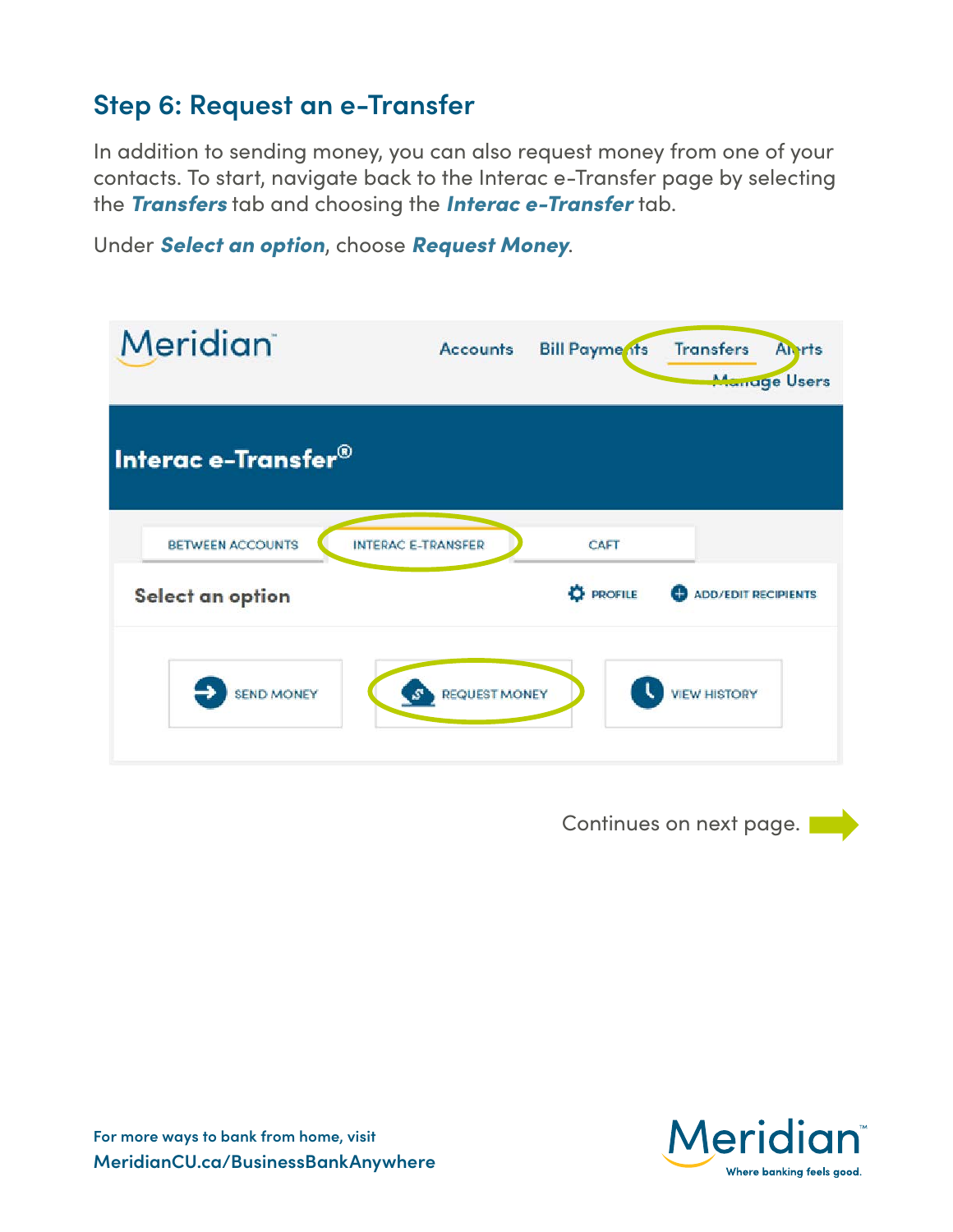#### **Step 6: Request an e-transfer (cont.)**

Under *Request By*, your registered Meridian account name will autopopulate.

In the **Request From** field, use the drop down list to choose the contact you want to request money from.

In the **Deposit To** field, use the drop down list to select which Meridian account you want the funds deposited into.

In the **Amount** field, enter the amount of money you want to request.

You have the option to attach a message – for example, a description of what the e-Transfer request is for – to this e-Transfer request for your recipient. Enter your message in the **Message** field.



Select *Next* to continue.



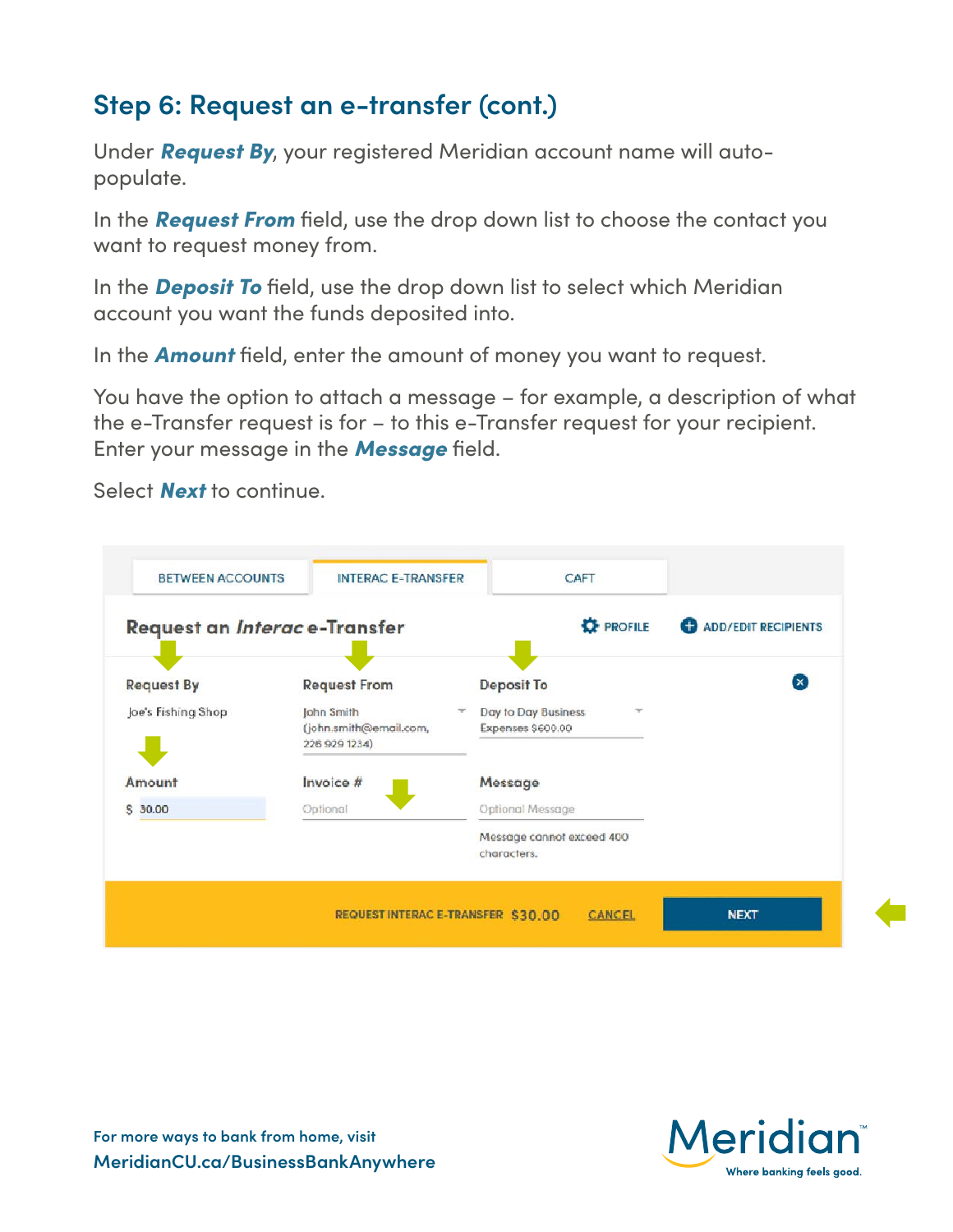#### **Step 7: Review and confrm the e-Transfer request**

Review the e-Transfer request information before sending the request.

You can edit any of the details of the e-Transfer request by selecting *Edit*, or you can cancel the request by selecting *Delete* or *Cancel*.

If all the information appears correct, select *Submit* to send this e-Transfer request.

Your e-Transfer request has been sent.

| <b>Request By</b>  | <b>Request From</b>                                                                                                                                                          | <b>Deposit To</b>                      | $\mathbb{Z}$ EDIT |
|--------------------|------------------------------------------------------------------------------------------------------------------------------------------------------------------------------|----------------------------------------|-------------------|
| Joe's Fishing Shop | John Smith<br>john.smith@email.com<br>226 929 1234                                                                                                                           | Day to Day Business<br><b>Expenses</b> | <b>8</b> DELETE   |
| Invoice $#$        | Message                                                                                                                                                                      |                                        |                   |
| 1235577            |                                                                                                                                                                              |                                        |                   |
| Amount             | Fee                                                                                                                                                                          |                                        |                   |
| \$30.00            | \$1.50 per accepted                                                                                                                                                          |                                        |                   |
|                    | request                                                                                                                                                                      |                                        |                   |
|                    | By submitting your 'Request Money', you agree that:                                                                                                                          |                                        |                   |
| money request,     | . your name and the Interace-Transfer profile email is accurate and will be displayed to the recipient of the                                                                |                                        |                   |
|                    | . you are sending this money request in compliance with applicable anti-spam law, including that you have an<br>appropriate relationship with or consent from the recipient. |                                        |                   |

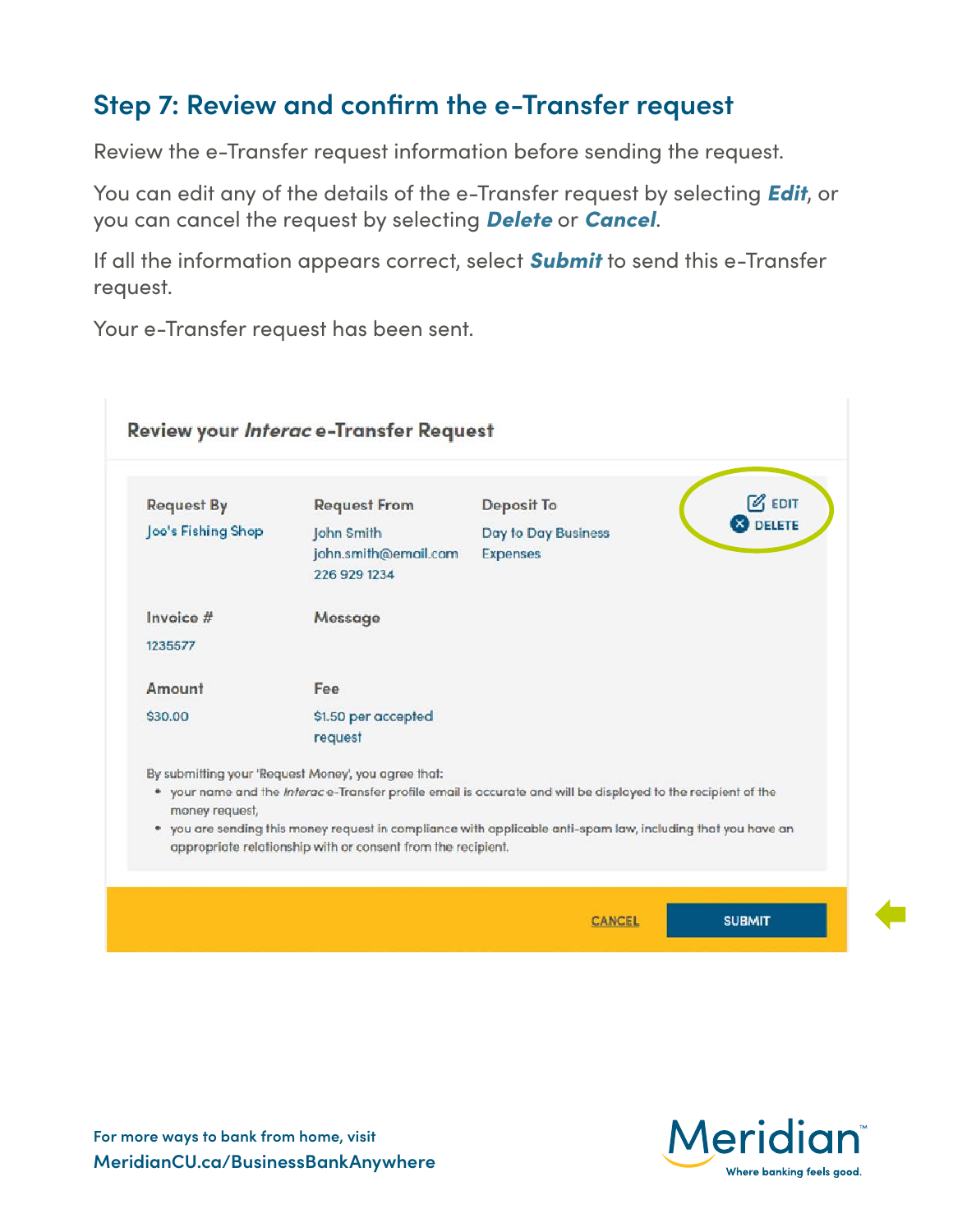#### **Step 8: Track and cancel e-transfers**

Navigate back to the *Interac e-Transfer* page by selecting the *Transfers* tab and choosing the *Interac e-Transfer* tab.

Under *Select an optio*n, choose *View History* to view the last three e-Transfers you sent, received, and requested.

| <b>Meridian</b>                             | <b>Accounts</b>           | <b>Bill Payments</b>     | <b>Transfers</b><br><b>Al</b> erts<br><b>Manage Users</b> |
|---------------------------------------------|---------------------------|--------------------------|-----------------------------------------------------------|
| Interac e-Transfer <sup>®</sup>             |                           |                          |                                                           |
| <b>BETWEEN ACCOUNTS</b><br>Select an option | <b>INTERAC E-TRANSFER</b> | CAFT<br><b>D</b> PROFILE | <b>ADD/EDIT RECIPIENTS</b>                                |
| <b>SEND MONEY</b>                           | <b>REQUEST MONEY</b>      |                          | <b>VIEW HISTORY</b>                                       |

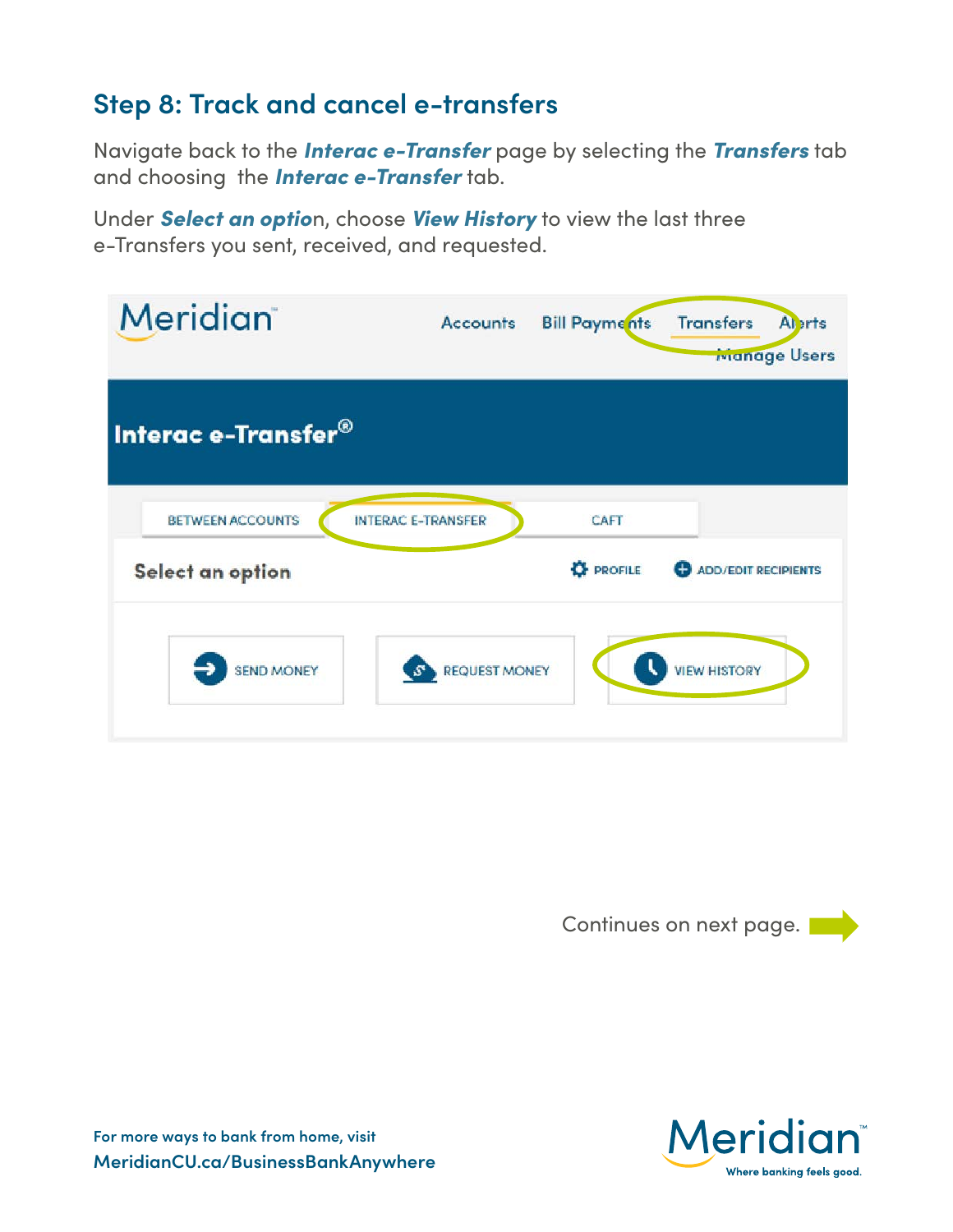## **Step 8: Track and cancel e-transfers (cont.)**

If an e-Transfer has been sent, but not yet deposited, you have the option to re-notify the recipient. You can also cancel the e-Transfer by selecting *Cancel*.

Under *Status*, you can see the status of each e-Transfer. Select the status of an e-Transfer to review its details, such as when the transfer was sent and when it was deposited.

In each section (Sent, Received, and Requested), you can select *See Complete History* to review your entire history of e-Transfers.



#### Tip!

For e-Transfers sent to recipients who haven't set up Autodeposit, the recipient has 30 days to accept. If they don't accept the transfer within 30 days the sender will receive an email from *Interac* asking that they cancel the e-Transfer. *Interac* will give the sender 30 days to do this. If after 60 days the e-Transfer is still outstanding, *Interac*  will intervene and cancel the transfer on the sender's behalf, which will trigger the credit to the account.

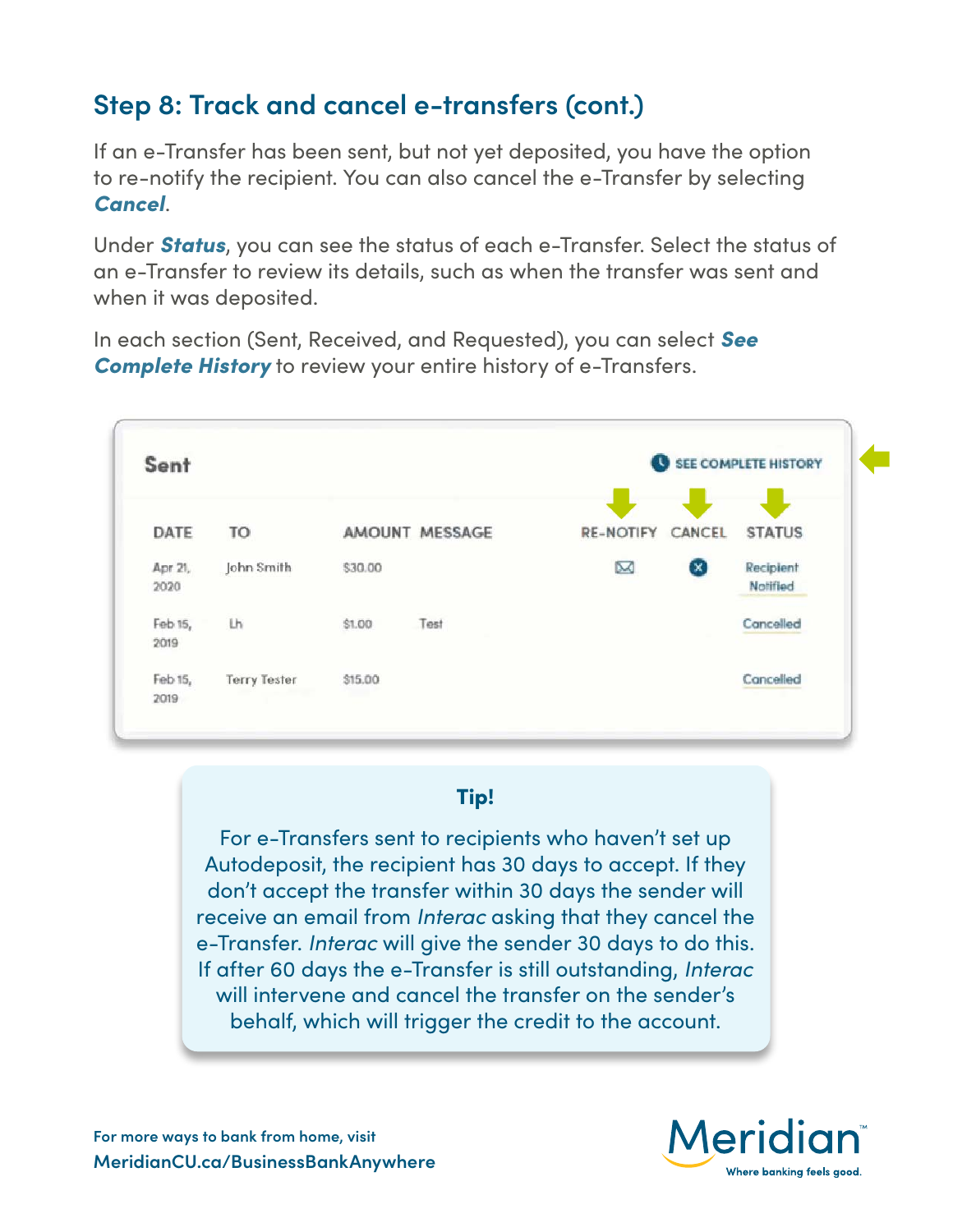#### **Step 8: Track and cancel e-transfers (cont.)**

**Transaction Uiston** 

Tip! e-Transfers deposited directly into an account will not appear when you select *View History* in the Interac e-Transfer tab. To see them, go to the *Accounts*  page. Completed e-Transfers will show up in your transaction history and you can select *View Details* to see additional information about these e-Transfers.

| Recent<br><b>Time Period</b> | All Transactions<br><b>Filter By</b><br><b>FILTER</b>                                      |                 |                    |                                |
|------------------------------|--------------------------------------------------------------------------------------------|-----------------|--------------------|--------------------------------|
|                              |                                                                                            |                 | Download: Select   | <b>O PRINT</b><br>$\mathbf{v}$ |
| DATE                         | <b>DESCRIPTION</b>                                                                         | <b>DEPOSITS</b> | <b>WITHDRAWALS</b> | <b>BALANCE</b>                 |
| Mar 19, 2021                 | e-Transfer Out<br>Other Reference #151517838<br><b>View Details</b>                        |                 | $-$ \$20.00        | \$1,068.80                     |
| Feb 28, 2021                 | eTrsfr Fee Reb                                                                             | $\sim$ $\sim$   |                    | \$1,088.80                     |
| $-10,2021$                   | e-Transfer Out<br>Service Charge 1.50<br>Other Reference #153434338<br><b>View Details</b> |                 | $-$ \$9.58         | \$1,08                         |
| Feb 19, 2021                 | e-Transier Kin                                                                             | <b>C707</b>     |                    | \$1,092.38                     |
| Feb 19, 2021                 | e-Transfer Out                                                                             |                 | $-$ \$8.57         | \$1,085.31                     |

| <b>Transfer Details</b> |                                      | $\infty$     |
|-------------------------|--------------------------------------|--------------|
| Date                    | 22Feb2021                            |              |
| From<br>To              | Maggie Levstek<br>Randy Savage       |              |
| Sent From<br>Amount     | 837-69052-000805112049<br>\$8.08 CAD |              |
| Status                  | Completed                            |              |
|                         |                                      |              |
|                         |                                      | <b>PRINT</b> |

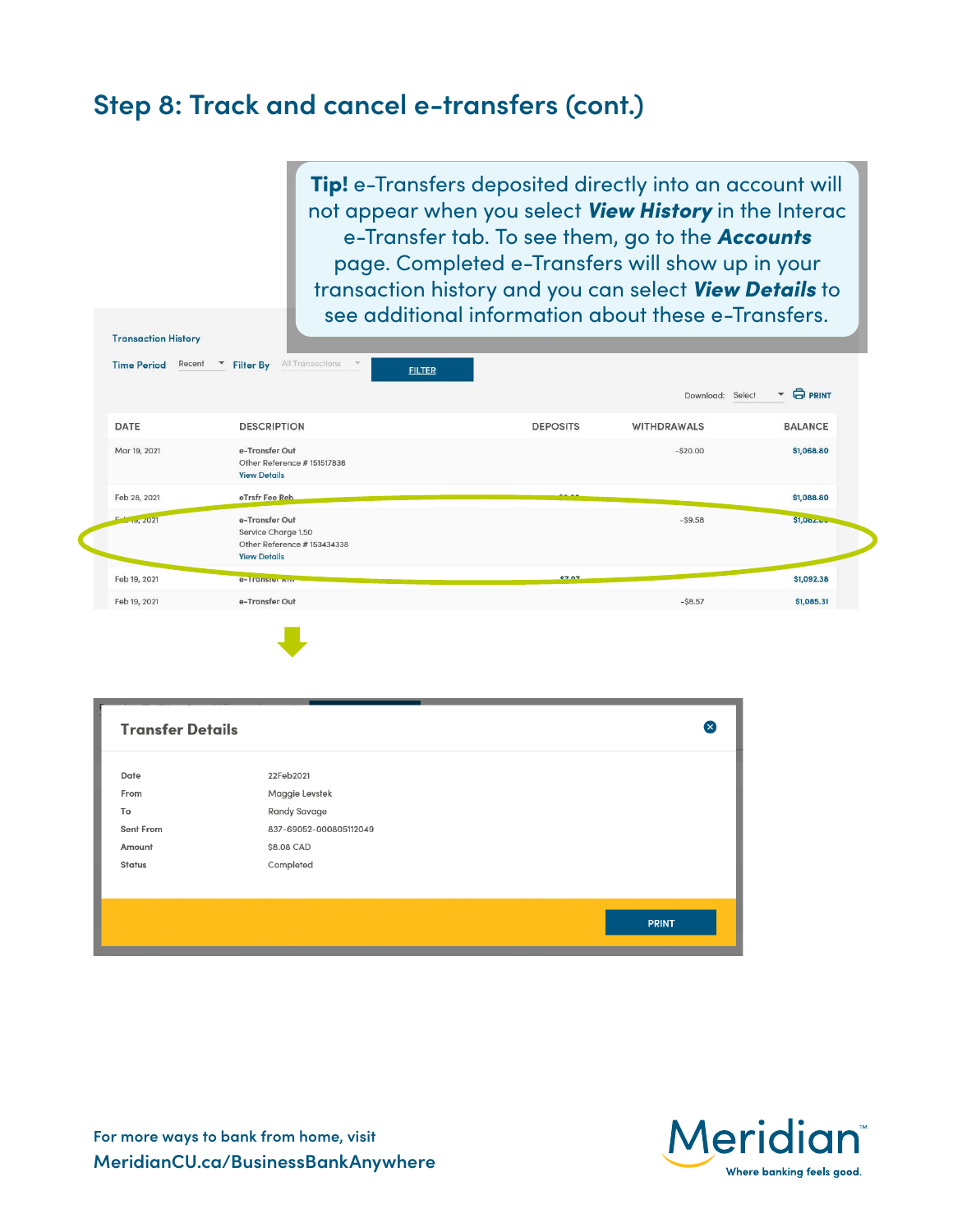### **Step 9: Set up autodeposit**

Autodeposit allows e-Transfer funds to be deposited into your account automatically, without the need for a security question.

To set up autodeposit, navigate back to the *Interac* e-Transfer page by selecting the *Transfers* tab and choosing the *Interac e-Transfer* tab. Select **Profile** to get into your profile page.

| <b>Meridian</b>         | <b>Accounts</b>           | <b>Bill Paymen</b> 's | <b>Transfers</b>                | <b>Sign Out</b><br><b>A</b> erts |
|-------------------------|---------------------------|-----------------------|---------------------------------|----------------------------------|
| Interac e-Transfer®     |                           |                       |                                 |                                  |
| <b>BETWEEN ACCOUNTS</b> | <b>INTERAC E-TRANSFER</b> |                       |                                 |                                  |
| Select an option        |                           | <b>D</b> PROFILE      | <b>ADD/EDIT RECIPIENTS</b><br>Ð |                                  |

#### Under *Register your email for Autodeposit*, select *registration*.

|                      | <b>Register your email for Autodeposit</b>                                                                            |
|----------------------|-----------------------------------------------------------------------------------------------------------------------|
|                      | Automatically deposit Interace-Transfers sent to your email address(es) into your Meridian account. You can set up to |
| five (5) emails.     |                                                                                                                       |
| <b>Email Address</b> | <b>NOT CONFIGURED</b>                                                                                                 |